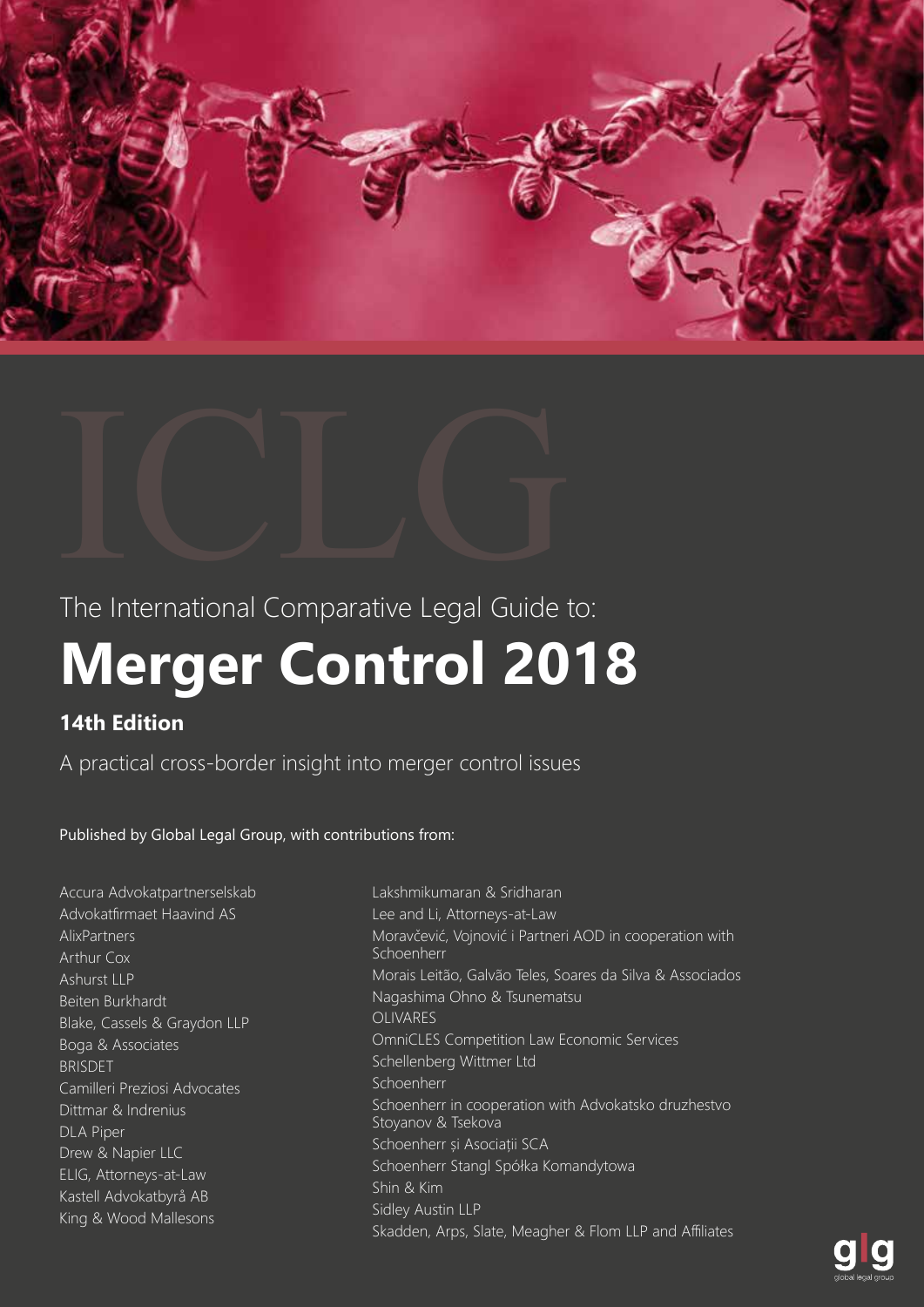

**Contributing Editor** Nigel Parr, Ashurst LLP

**Sales Director** Florjan Osmani

**Account Directors** Oliver Smith, Rory Smith

**Sales Support Manager** Toni Hayward **Senior Editors** Caroline Collingwood,

**Chief Operating Officer** Dror Levy

**Group Consulting Editor** Alan Falach

**Publisher** Rory Smith

Suzie Levy

#### **Published by**

Global Legal Group Ltd. 59 Tanner Street London SE1 3PL, UK Tel: +44 20 7367 0720 Fax: +44 20 7407 5255 Email: info@glgroup.co.uk URL: www.glgroup.co.uk

**GLG Cover Design** F&F Studio Design

#### **GLG Cover Image Source** iStockphoto

#### **Printed by**

Stephens & George Print Group December 2017

Copyright © 2017 Global Legal Group Ltd. All rights reserved No photocopying

**ISBN** 978-1-911367-85-7 **ISSN** 1745-347X

#### **Strategic Partners**



PEFC/16-33-254 **PEFC Certified** This product is from sustainably managed forests and controlled sources www.pefc.org

# General Chapters:

- 1 **To Bid or Not to Bid, That is the Question the Assessment of Bidding Markets in Merger Control**  David Wirth, Ashurst LLP 1
- 2 **Legal Professional Privilege Under the EU Merger Regulation: State of Play** Frederic Depoortere & Giorgio Motta, Skadden, Arps, Slate, Meagher & Flom LLP and Affiliates 10
- 3 **Understanding the New Frontier for Merger Control and Innovation the European Commission's Decision in** *Dow/DuPont* – Ben Forbes & Rameet Sangha, AlixPartners 14

## Country Question and Answer Chapters:

| 4               | <b>Albania</b>       | Boga & Associates: Sokol Elmazaj & Jonida Skendaj                                                               | 22  |
|-----------------|----------------------|-----------------------------------------------------------------------------------------------------------------|-----|
| 5               | Australia            | King & Wood Mallesons: Sharon Henrick & Wayne Leach                                                             | 30  |
| 6               | <b>Austria</b>       | Schoenherr: Stefanie Stegbauer & Franz Urlesberger                                                              | 40  |
| 7               | Bosnia & Herzegovina | Moravčević, Vojnović i Partneri AOD in cooperation with Schoenherr:<br>Srđana Petronijević & Danijel Stevanović | 48  |
| 8               | Bulgaria             | Schoenherr in cooperation with Advokatsko druzhestvo Stoyanov & Tsekova:<br>Ilko Stoyanov & Galina Petkova      | 56  |
| 9               | Canada               | Blake, Cassels & Graydon LLP: Debbie Salzberger & Emma Costante                                                 | 63  |
| 10              | China                | King & Wood Mallesons: Susan Ning & Hazel Yin                                                                   | 72  |
| 11              | Croatia              | Schoenherr: Christoph Haid                                                                                      | 80  |
|                 | 12 Czech Republic    | Schoenherr: Claudia Bock & Christoph Haid                                                                       | 88  |
|                 | 13 Denmark           | Accura Advokatpartnerselskab: Jesper Fabricius & Christina Heiberg-Grevy                                        | 95  |
|                 | 14 European Union    | Sidley Austin LLP: Steve Spinks & Ken Daly                                                                      | 105 |
|                 | 15 Finland           | Dittmar & Indrenius: Ilkka Leppihalme                                                                           | 117 |
|                 | 16 France            | Ashurst LLP: Christophe Lemaire & Simon Naudin                                                                  | 129 |
| 17 <sup>7</sup> | Germany              | Beiten Burkhardt: Philipp Cotta & Uwe Wellmann                                                                  | 139 |
|                 | 18 Hong Kong         | King & Wood Mallesons: Neil Carabine & James Wilkinson                                                          | 148 |
|                 | 19 Hungary           | Schoenherr: Anna Turi & Andras Nagy                                                                             | 154 |
|                 | 20 India             | Lakshmikumaran & Sridharan: Abir Roy                                                                            | 162 |
| 21              | Ireland              | Arthur Cox: Richard Ryan & Patrick Horan                                                                        | 170 |
| 22              | Japan                | Nagashima Ohno & Tsunematsu: Eriko Watanabe                                                                     | 178 |
| 23              | <b>Jersey</b>        | OmniCLES Competition Law Economic Services: Rob van der Laan                                                    | 185 |
|                 | 24 Korea             | Shin & Kim: John H. Choi & Sangdon Lee                                                                          | 191 |
|                 | 25 Kosovo            | Boga & Associates: Sokol Elmazaj & Delvina Nallbani                                                             | 198 |
|                 | 26 Macedonia         | Moravčević, Vojnović i Partneri AOD in cooperation with Schoenherr:<br>Srđana Petronijević & Danijel Stevanović | 205 |
|                 | 27 Malta             | Camilleri Preziosi Advocates: Ron Galea Cavallazzi & Lisa Abela                                                 | 214 |
|                 | 28 Mexico            | OLIVARES: Gustavo A. Alcocer & José Miguel Lecumberri Blanco                                                    | 220 |
|                 | 29 Moldova           | Schoenherr: Georgiana Bădescu & Vladimir Iurkovski                                                              | 226 |
|                 | 30 Montenegro        | Moravčević, Vojnović i Partneri AOD in cooperation with Schoenherr:<br>Srđana Petronijević & Danijel Stevanović | 232 |
|                 | 31 Morocco           | DLA Piper: Christophe Bachelet & Sarah Peuch                                                                    | 240 |
|                 | 32 Netherlands       | BRISDET: Fanny-Marie Brisdet & Else Marije Meinders                                                             | 247 |
|                 | 33 Norway            | Advokatfirmaet Haavind AS: Simen Klevstrand & Gaute Bergstrøm                                                   | 254 |
|                 | 34 Poland            | Schoenherr Stangl Spółka Komandytowa: Katarzyna Terlecka &<br>Paweł Kułak                                       | 259 |
|                 | 35 Portugal          | Morais Leitão, Galvão Teles, Soares da Silva & Associados:<br>Carlos Botelho Moniz & Pedro de Gouveia e Melo    | 266 |
|                 | 36 Romania           | Schoenherr și Asociații SCA: Georgiana Bădescu & Cristiana Manea                                                | 277 |
| 37              | <b>Serbia</b>        | Moravčević, Vojnović i Partneri AOD in cooperation with Schoenherr:<br>Srđana Petronijević & Danijel Stevanović | 284 |

**Continued Overleaf**

#### **Further copies of this book and others in the series can be ordered from the publisher. Please call +44 20 7367 0720**

#### **Disclaimer**

This publication is for general information purposes only. It does not purport to provide comprehensive full legal or other advice. Global Legal Group Ltd. and the contributors accept no responsibility for losses that may arise from reliance upon information contained in this publication. This publication is intended to give an indication of legal issues upon which you may need advice. Full legal advice should be taken from a qualified professional when dealing with specific situations.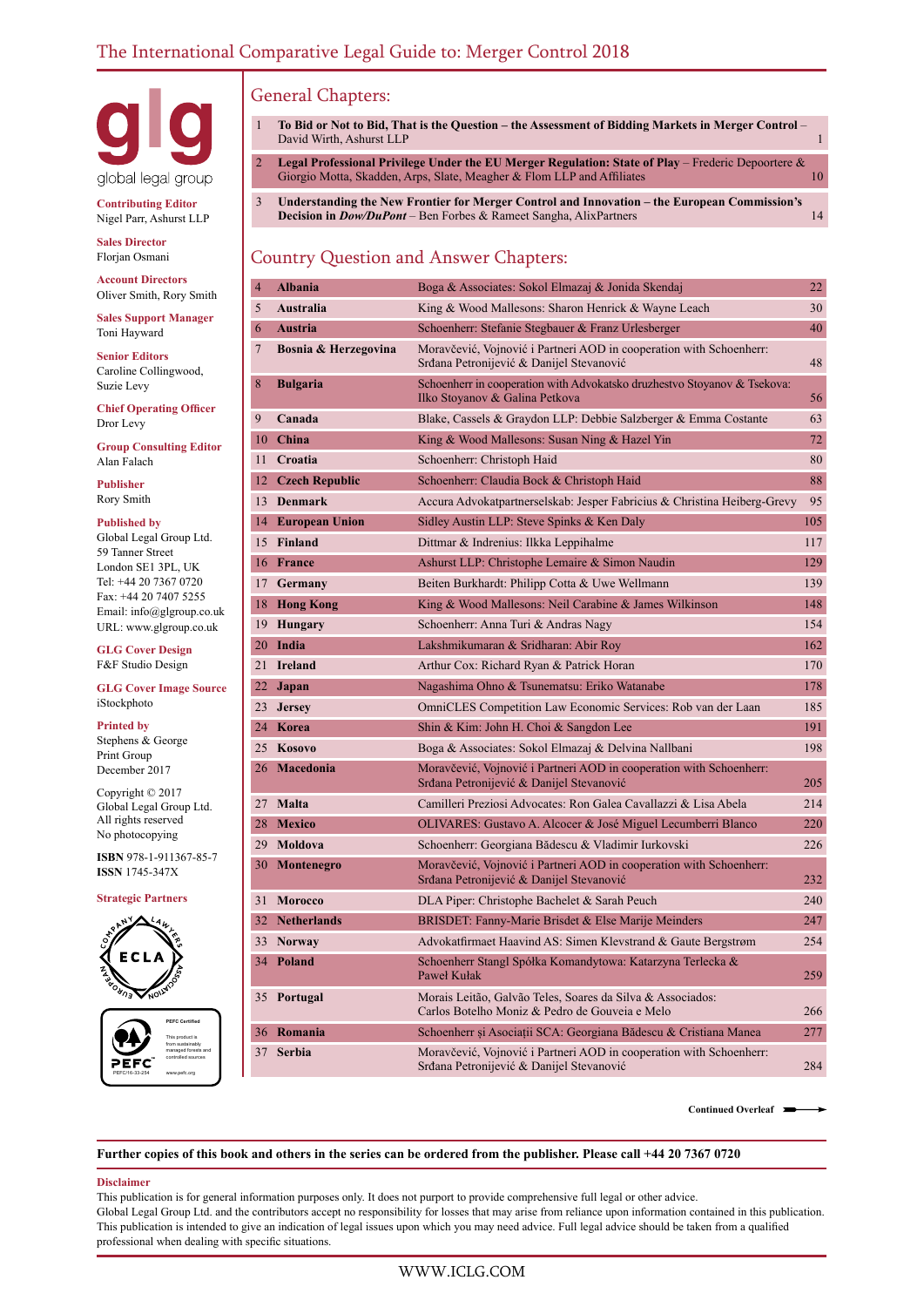### The International Comparative Legal Guide to: Merger Control 2018

global legal group

#### Country Question and Answer Chapters:

| 38 | <b>Singapore</b>  | Drew & Napier LLC: Lim Chong Kin & Dr. Corinne Chew         | 293        |
|----|-------------------|-------------------------------------------------------------|------------|
|    | 39 Slovakia       | Schoenherr: Claudia Bock & Christoph Haid                   | 303        |
|    | 40 Slovenia       | Schoenherr: Eva Škufca & Urša Kranjc                        | 309        |
|    | 41 Spain          | King & Wood Mallesons: Ramón García-Gallardo                | 319        |
|    | 42 Sweden         | Kastell Advokatbyrå AB: Pamela Hansson & Jennie Bark-Jones  | <b>330</b> |
|    | 43 Switzerland    | Schellenberg Wittmer Ltd: David Mamane & Amalie Wijesundera | 338        |
|    | 44 Taiwan         | Lee and Li, Attorneys-at-Law: Stephen Wu & Yvonne Hsieh     | 346        |
|    | 45 Turkey         | ELIG, Attorneys-at-Law: Gönenç Gürkaynak & Öznur İnanılır   | 353        |
|    | 46 United Kingdom | Ashurst LLP: Nigel Parr & Duncan Liddell                    | 361        |
|    | 47 USA            | Sidley Austin LLP: William Blumenthal & Marc E. Raven       | 377        |

#### EDITORIAL

Welcome to the fourteenth edition of *The International Comparative Legal Guide to: Merger Control*.

This guide provides the international practitioner and in-house counsel with a comprehensive worldwide legal analysis of the laws and regulations of merger control.

It is divided into two main sections:

Three general chapters. These chapters are designed to provide readers with an overview of key issues affecting merger control, particularly from the perspective of a multi-jurisdictional transaction.

Country question and answer chapters. These provide a broad overview of common issues in merger control laws and regulations in 44 jurisdictions.

All chapters are written by leading merger control lawyers and industry specialists, and we are extremely grateful for their excellent contributions.

Special thanks are reserved for the contributing editor, Nigel Parr of Ashurst LLP, for his invaluable assistance.

Global Legal Group hopes that you find this guide practical and interesting.

The *International Comparative Legal Guide* series is also available online at www.iclg.com.

Alan Falach LL.M. Group Consulting Editor Global Legal Group Alan.Falach@glgroup.co.uk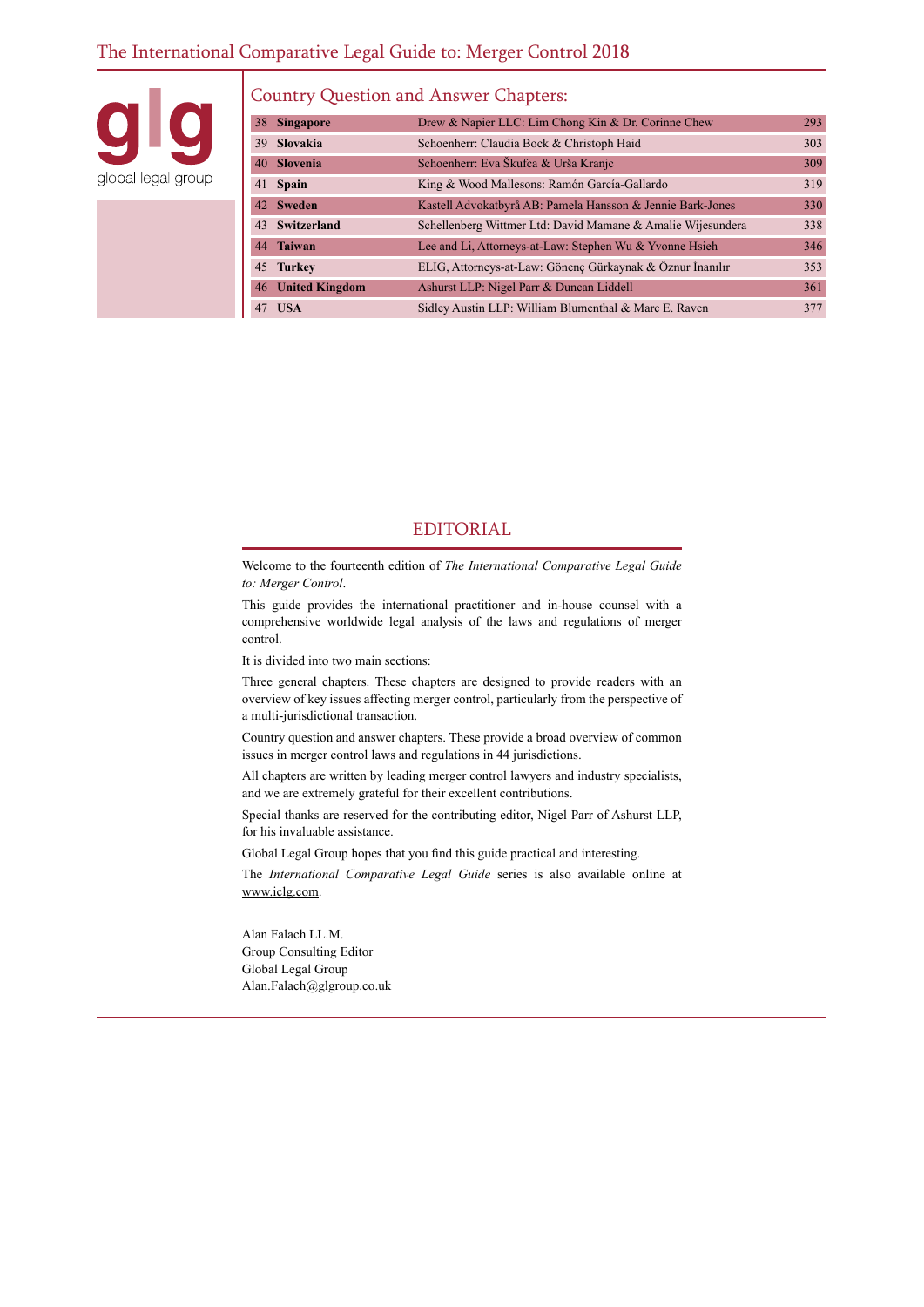# Taiwan

# Lee and Li, Attorneys-at-Law

#### **1 Relevant Authorities and Legislation**

#### **1.1 Who is/are the relevant merger authority(ies)?**

The Taiwan Fair Trade Commission ("TFTC") is the competent authority under the Taiwan Fair Trade Act ("TFTA") which is not only the regulatory body responsible for the execution of the TFTA, but also the agency of the authority which interprets the TFTA by rulings and stipulates the enforcement rules and relevant regulations of the TFTA.

#### **1.2 What is the merger legislation?**

The basic rule governing merger control in Taiwan is the TFTA, which was promulgated on 4 February 1991, became effective on 4 February 1992, and was last amended on 14 June 2017 with the newly amended Enforcement Rules of the TFTA ("Enforcement Rules") announced on 2 July 2015. Moreover, the TFTC, as the enforcement authority of the TFTA, has stipulated several supplementary rules on merger control, including the Directions for Enterprises Filing for Mergers, the TFTC Disposal Directions (Guidelines) on Handling Merger Filings, and the TFTC Disposal Directions (Guidelines) on Extraterritorial Mergers.

#### **1.3 Is there any other relevant legislation for foreign mergers?**

The TFTC Disposal Directions (Guidelines) on Extraterritorial Mergers are stipulated for the purpose of handing merger filings related to foreign mergers. Despite the guidelines, the filing requirements (thresholds, timeframe, documents, etc.) for foreign mergers are the same as those for domestic transactions, though the TFTC will take the local effect into account when determining whether it will exercise the jurisdiction.

#### **1.4 Is there any other relevant legislation for mergers in particular sectors?**

No. However, under several of the TFTC's guidelines on sectoral control of certain industries affecting public welfare, such as airlines, banking/finance, or 4C industries, the TFTC would take certain factors into consideration while reviewing a merger involving that particular industry.

## **2 Transactions Caught by Merger Control Legislation**

Stephen Wu

Yvonne Hsieh

#### **2.1 Which types of transaction are caught – in particular, what constitutes a "merger" and how is the concept of "control" defined?**

Under the TFTA, a "combination" that falls under the definition of combination, and which also meets certain thresholds as prescribed by the TFTA, would require a prior notification to the TFTC. According to the TFTA, a "combination" is broadly defined to include: (i) mergers; (ii) holding or acquisition of one-third or more of the voting shares of, or interest in, another enterprise; (iii) a transfer or lease of the whole, or a substantial part of, an enterprise's business or assets; (iv) a contractual arrangement with another enterprise for joint operation on a regular and ongoing basis, or the management of another enterprise's business on a contract of entrustment; and (v) a direct or indirect control over the business operation or personnel management of another enterprise. The term "control" is not further defined under the TFTA, and thus should be judged on a case-by-case basis.

#### **2.2 Can the acquisition of a minority shareholding amount to a "merger"?**

Acquisition of a minority shareholding will constitute a combination only if it falls under the combination defined under (ii), (iv) or (v) as set forth in question 2.1.

#### **2.3 Are joint ventures subject to merger control?**

The term "joint venture" is not defined under the TFTA. However, the TFTC ruled in 2002 that the establishment of a joint venture, whether it is a newly incorporated enterprise or an existing enterprise, will be subject to merger control if it constitutes a combination defined under the TFTA. Note that the TFTA does not further categorise a joint venture into different types based on its function or corporate structure. Therefore, an establishment of a joint venture is likely to be covered by the merger control rules, as long as it is classed as a combination under the TFTA and the parties thereof meet the filing thresholds.

#### **2.4 What are the jurisdictional thresholds for application of merger control?**

According to Article 11 of the TFTA, a notification must be filed with the TFTC prior to the closing of the proposed transaction if:



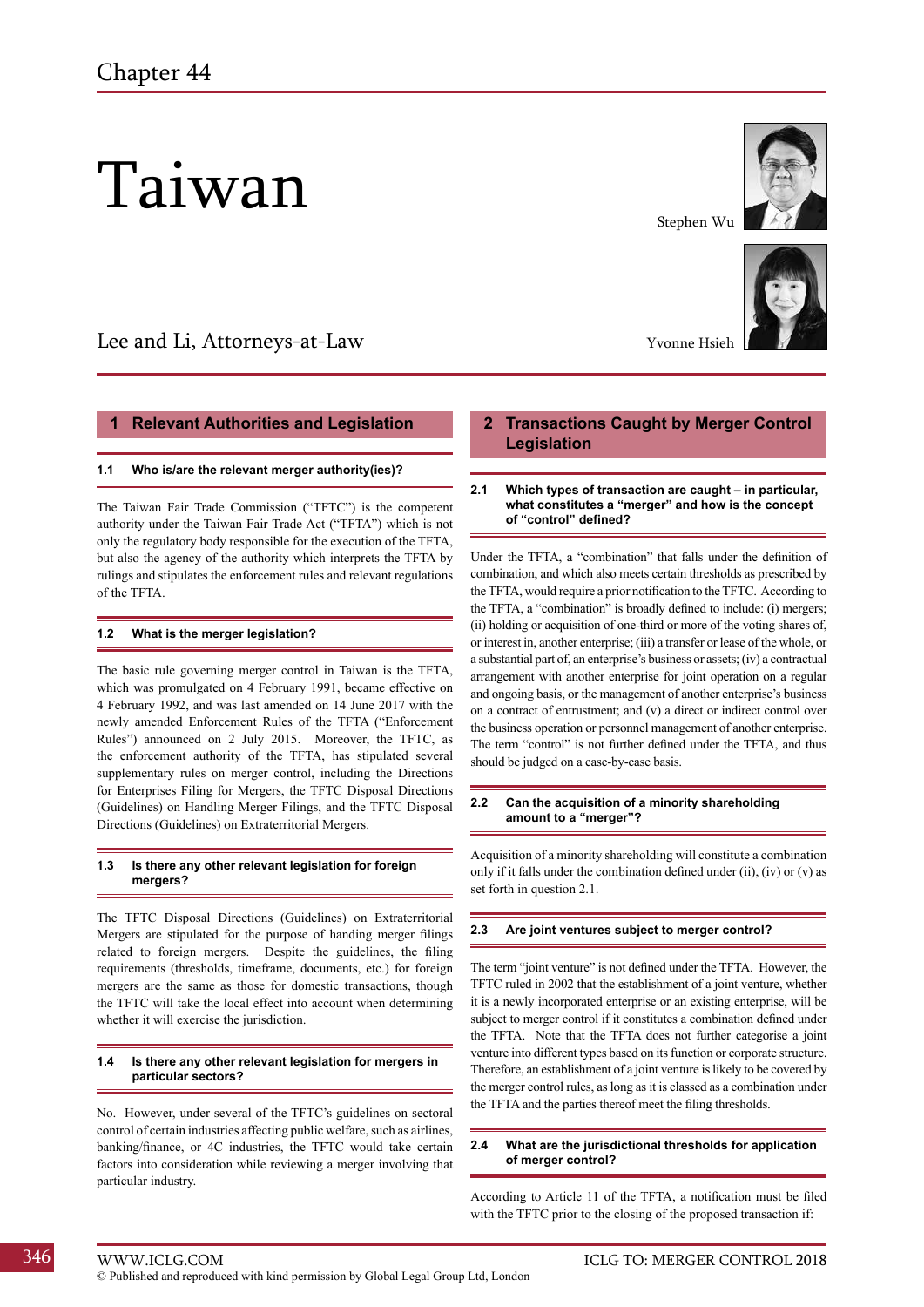- (i) as a result of the combination, any of the enterprises will acquire at least one-third of the market share;
- (ii) any of the enterprises participating in the combination holds a market share of at least one-quarter before the combination; or
- (iii) the preceding fiscal year's turnover of an enterprise participating in the combination exceeded the amount set forth by the TFTC, i.e.:
	- the aggregate global turnover of all the enterprises to a combination in the preceding fiscal year exceeded NTD 40 billion (approximately EUR 1.2 billion), and each of at least two of the enterprises had a turnover in Taiwan of at least NTD 2 billion (approximately EUR 60 million) in the preceding fiscal year;
	- for combination among non-financial enterprises, one of the enterprises generated a turnover in Taiwan of at least NTD 15 billion (approximately EUR 450 million) in the preceding fiscal year while the other enterprise generated a turnover in Taiwan of at least NTD 2 billion (approximately EUR 60 million) in the preceding fiscal year; or
	- for a combination between financial enterprises, one of the enterprises generated an annual turnover of at least NTD 30 billion (approximately EUR 900 million), while the other enterprise generated an annual turnover of at least NTD 2 billion (approximately EUR 60 million).

When determining the turnover, Article 11, Paragraph 2 of the TFTA specifically stipulates that the turnover should be calculated on a "group/consolidated" basis, i.e., including the sales amount of an enterprise that is controlled by, controlling, or affiliated with the enterprise in the combination, and of an enterprise where both itself and the enterprise in the combination are controlled by the same enterprise or enterprises.

Article 6 of the Enforcement Rules further explains the "control/ subordinate" relation under Article 11 Paragraph 2 of the TFTA above. To be specific:

- (i) When enterprise A holds more than half of the shares in enterprise B, or if enterprise A directly/indirectly controls the business operation or the appointment or discharge of the personnel of enterprise B, enterprise A can be viewed as having control over enterprise B. Furthermore, in the event that the whole or the major part of the business or assets of enterprise B is assigned or leased to enterprise A, or where enterprise A operates jointly with enterprise B on a regular basis, or is entrusted by enterprise B to operate enterprise B's business which results in enterprise A having controlling power over enterprise B, this situation can also be seen as a type of "control/subordinate" relation.
- (ii) If a person or an organisation and/or its related persons hold a majority of the total number of outstanding voting shares or the total capital of another enterprise, it should be concluded that the "control/subordinate" relation exists among the aforementioned entities.
- (iii) The "control/subordinate" relation is presumed to exist if a majority of the executive shareholders or directors in a company are simultaneously acting as the executive shareholders or directors in another company, or if a majority of the total number of outstanding voting shares or the total amount of the capital interest of a company and another company are held by the same shareholders.

It should be noted that for foreign companies, only the sales in Taiwan are relevant to calculating the turnover thresholds, which include the sales made "in" Taiwan by the parties' affiliates, branch offices, or any entity defined by Paragraph 2, Article 11 of the TFTA, and "into" Taiwan by direct sales to Taiwanese customers.

#### **2.5 Does merger control apply in the absence of a substantive overlap?**

Yes. This is because the TFTA does not limit the filing threshold assessment to the overlapping products only.

#### **2.6 In what circumstances is it likely that transactions between parties outside your jurisdiction ("foreignto-foreign" transactions) would be caught by your merger control legislation?**

A foreign-to-foreign transaction will be subject to the Taiwan merger control regulations as long as it falls under the definition of combination as stated in question 2.1 and it meets any of the filing thresholds as provided in question 2.4.

However, according to the Guidelines on Handling Extraterritorial Mergers which was last amended in December 2016, the TFTC may decide to waive its jurisdiction over a pure foreign-to-foreign transaction after considering the following factors:

- (a) whether there will be a direct, substantial, and reasonably foreseeable effect on the domestic market;
- (b) the relative weight of the merger's effects on the relevant market of Taiwan and the foreign countries;
- (c) the nationalities, locations, and principal places of business of the combining enterprises;
- (d) the explicitness and foreseeability of the intent to affect market competition in Taiwan;
- (e) the likelihood of creating conflicts with the laws or policies of the home countries of the combining enterprises;
- (f) the feasibility of enforcing administrative dispositions;
- (g) the effect of enforcement on the foreign enterprise $(s)$ ;
- (h) international conventions and treaties, or provisions of international organisations; and
- (i) whether any party has any production or service facilities, distributors, agents, or other substantive sales channels within the territory of Taiwan.

Thus, theoretically, parties to an extraterritorial combination may, based on their own assessment of the factors above, conclude that no filing is required in Taiwan due to lack of local effect arising from the proposed transaction, though, legally speaking, it is the TFTC which has the final say on this matter.

#### **2.7 Please describe any mechanisms whereby the operation of the jurisdictional thresholds may be overridden by other provisions.**

The following circumstances can be exempted from filing a notification even if the filing thresholds are met:

- (1) where an enterprise or its 100% held subsidiary combines with another enterprise in which it already holds 50% or more of the voting shares or capital contribution;
- (2) where enterprises of which 50% or more of the voting shares or capital contribution are held by the same enterprise combine;
- (3) where an enterprise assigns all, or a substantial part of, its business or assets, or all or a substantial part of its business that could be separately operated, to another enterprise to be newly established and wholly owned by the former enterprise. Note that "substantial part" is not further defined under the TFTA and thus should be judged on a case-by-case basis;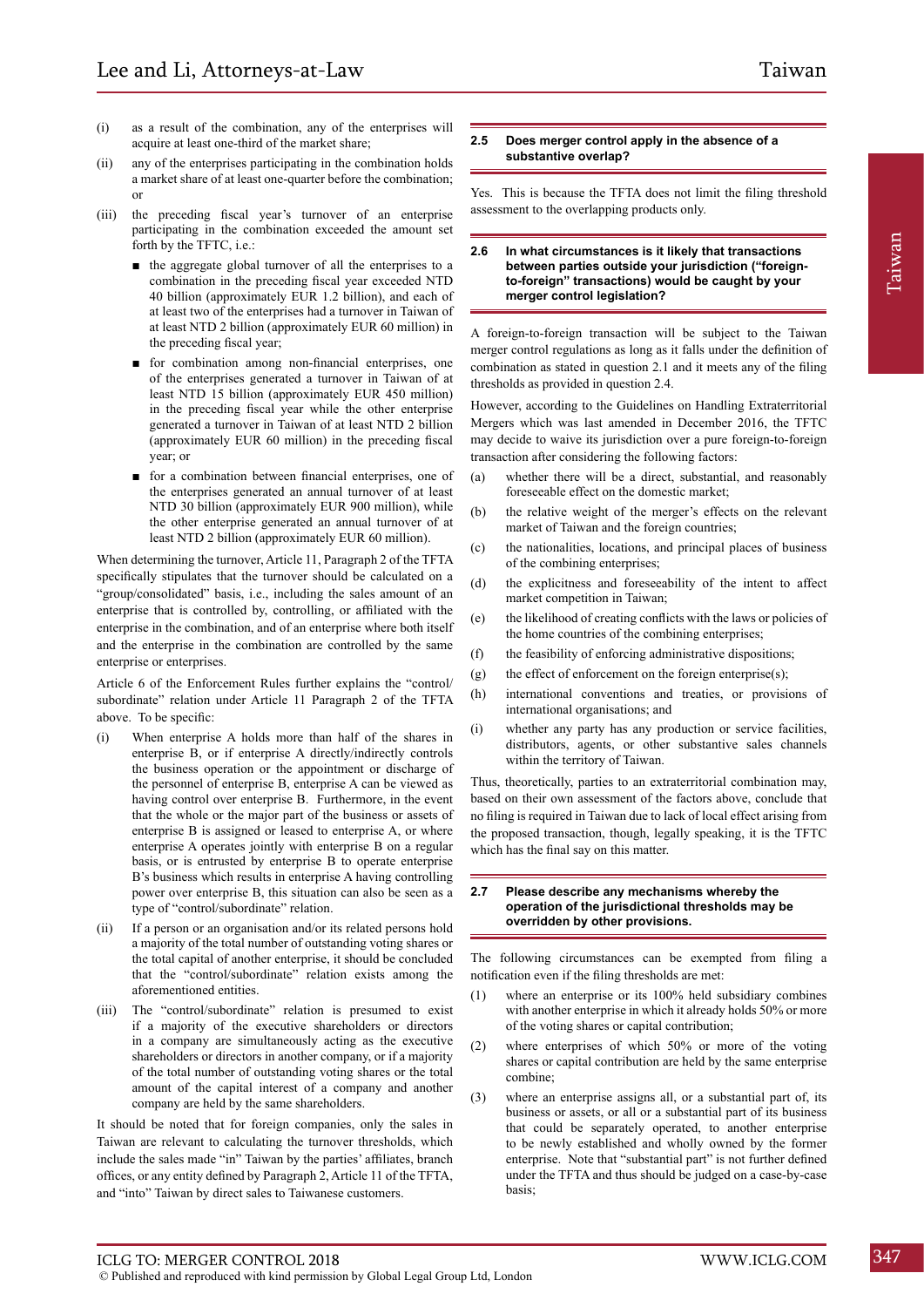- (4) where an enterprise (a company limited by shares) redeems its outstanding shares in order to convert them into treasury stock or because of minority shareholders' exercise of appraisal rights, causing the other shareholders' shareholdings to be increased to one-third or more of the voting shares in the enterprise; or
- (5) where a single enterprise reinvests to establish a subsidiary and holds 100% shares or capital contribution of such a subsidiary.

Meanwhile, on 18 July 2016, the TFTC published a ruling to exempt the following types of transactions from the requirement to make a filing:

- (1) A company merging with another company that is under control of the latter company or is its subordinate company.
- (2) A company merging with another company where both are under the control of the same controlling company.
- (3) A company transferring its part of (or entire) voting shares or capital contribution of a third company to another company that is under control of the latter company or is its subordinate company.
- (4) A company transferring its part of (or entire) voting shares or capital contribution of a third company to another company that is under the control of the same controlling company.
- **2.8 Where a merger takes place in stages, what principles are applied in order to identify whether the various stages constitute a single transaction or a series of transactions?**

As the TFTA is silent on this issue, whether a merger involving several stages should be subject to several or one combination notification should be reviewed and determined on a case-by-case basis.

#### **3 Notification and its Impact on the Transaction Timetable**

#### **3.1 Where the jurisdictional thresholds are met, is notification compulsory and is there a deadline for notification?**

A notification is compulsory if the filing thresholds are met. There is no deadline for notification, but the parties cannot close the transaction before the TFTC grants clearance.

#### **3.2 Please describe any exceptions where, even though the jurisdictional thresholds are met, clearance is not required.**

For an extraterritorial transaction, the TFTC may not exercise its jurisdiction when such combination has no direct, substantial and reasonably foreseeable effect on the Taiwan market (local effect). However, it is the TFTC, not the parties, that has the discretion to determine whether the local effect exists in the proposed transaction. Therefore, the parties to an extraterritorial transaction can usually still make the notification even if the TFTC eventually determines not to exercise its jurisdiction over the transaction.

#### **3.3 Where a merger technically requires notification and clearance, what are the risks of not filing? Are there any formal sanctions?**

If a combination that meets a filing threshold is not notified, the TFTC may impose penalties including the prohibition of the

combination, divestiture, transfer of the business acquired, and/ or removal of personnel designated by the enterprises if the TFTC discovers such violation. The TFTC also has the power to impose an administrative fine between NTD 200,000 (approximately EUR 6,000) and NTD 50 million (approximately EUR 1.5 million).

#### **3.4 Is it possible to carve out local completion of a merger to avoid delaying global completion?**

An exception that allows parties to close the transaction prior to the TFTC's clearance is unavailable under the TFTA. Also, it is not clear whether the TFTC will accept the parties' proposal to temporarily carve out transactions related to Taiwan, since no case precedent is available.

#### **3.5 At what stage in the transaction timetable can the notification be filed?**

There is no specific deadline for filing a notification. However, as the TFTC requests a definitive agreement or relevant board resolutions to be submitted with the notification to evidence the parties' intention to conduct the transaction, the earliest time that the parties can make a filing is after the parties' board approves the proposed transaction or the signing of the definitive agreement.

#### **3.6 What is the timeframe for scrutiny of the merger by the merger authority? What are the main stages in the regulatory process? Can the timeframe be suspended by the authority?**

If the TFTC does not make any objection to the filing within 30 business days following the filing date (with complete documents and information), the parties to the proposed transaction are free to proceed with the merger. The TFTC may shorten the 30-day waiting period or extend the period for up to 90 business days if it is deemed necessary. If the TFTC finds that the filing information or documents are incomplete, it may request the parties to make a supplemental filing, and the clock will not start to run until the supplemental filing is duly made and the information submitted is satisfactory to the TFTC.

#### **3.7 Is there any prohibition on completing the transaction before clearance is received or any compulsory waiting period has ended? What are the risks in completing before clearance is received?**

The sanctions for implementing a transaction prior to receiving clearance are the same as those applicable for the failure to file a notification (see question 3.3).

#### **3.8 Where notification is required, is there a prescribed format?**

Yes, the parties need to fill in the application form and annexes prescribed by the TFTC. In a standard notification, the parties need to submit a combination notification form ("Application Form") with the required documents and information. The standard format for the Application Form (Chinese version only) can be found on the TFTC's official website: http://www.ftc.gov.tw/internet/main/ doc/docList.aspx?uid=1112.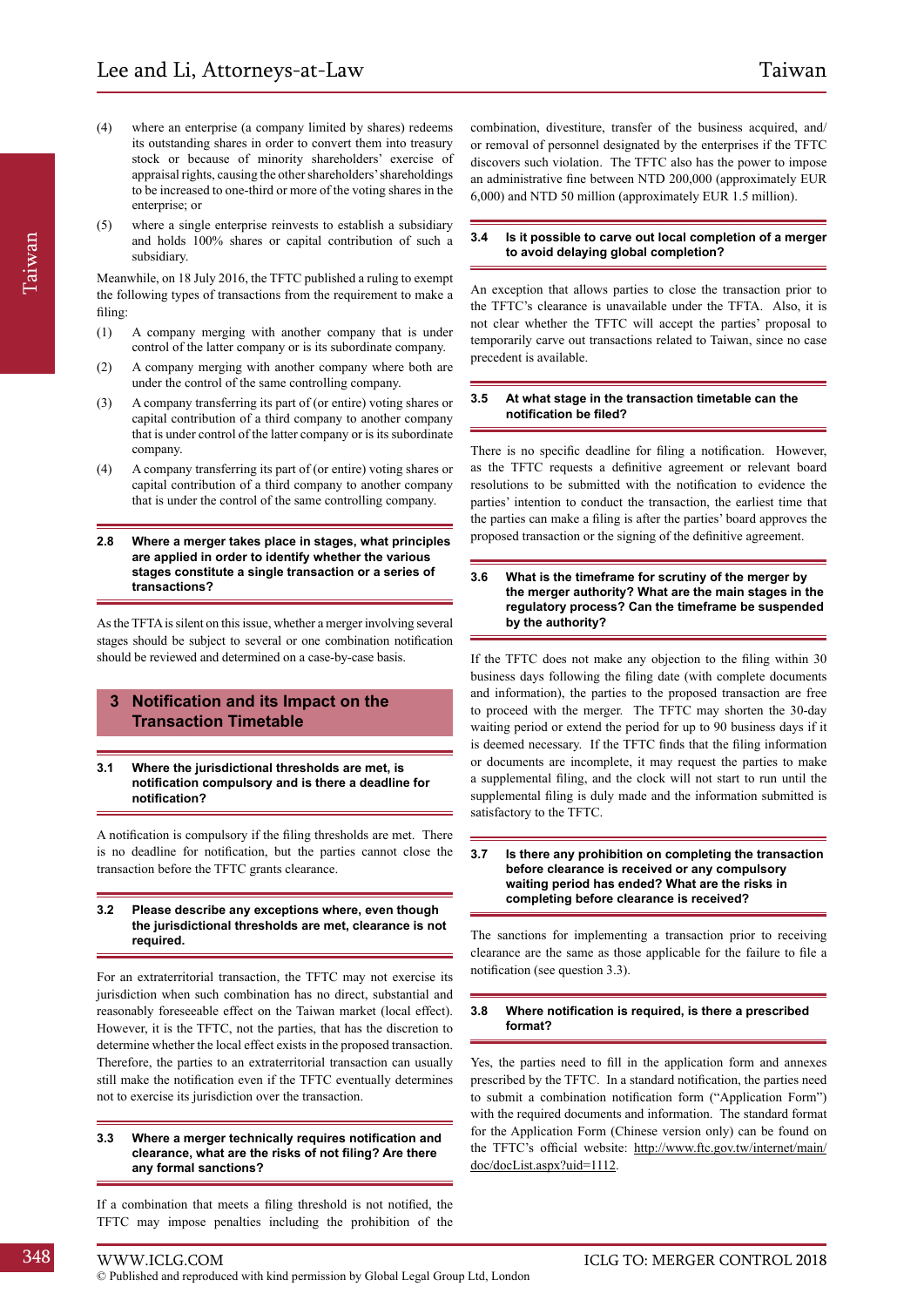#### **3.9 Is there a short form or accelerated procedure for any types of mergers? Are there any informal ways in which the clearance timetable can be speeded up?**

A simplified procedure in which the waiting period can be shortened is available for the circumstances below:

- 1) The enterprise files the notification for reaching the turnover threshold, but its respective market shares meet one of the following criteria:
	- i. In a horizontal merger, the combined market shares after the merger is less than 20%.
	- ii. In a horizontal merger, the combined market shares after the merger is less than 25% and the market share of one of the participating parties is less than 5%.
	- iii. In a vertical merger, the combined market share in each individual market is less than 25%.
- 2) In the case of a conglomerate merger, the factors below are considered, and it is established that the parties do not have any major potential competition possibility between each other:
	- i. the impact of regulation and control lift up on the merging parties' cross-industry operation;
	- ii. the probability of cross-industry operation by the merging parties because of technology advancement; and
	- iii. the original cross-industry development plan of the merging parties besides the merger.
- 3) One of the enterprises participating in the merger directly owns more than one-third and less than half of the voting shares or paid-up capital of the other merging party.

However, in certain situations, such as where the merger involves major public interest, or the entry barriers are high, the TFTC would still request the parties to follow the general procedure even if they have met the above-mentioned criteria of simplified procedure.

There is no other informal way to speed up the clearance timetable.

#### **3.10 Who is responsible for making the notification?**

A combination notification should be filed by the following parties: (i) all the enterprises involved in the transaction, where an enterprise is merged into another, assigned by, or leased from, another enterprise(s) of the operations or assets, regularly runs operations jointly with another, or is commissioned by another enterprise to run operations; (ii) the holding or acquiring enterprise, where an enterprise holds or acquires shares or capital contribution of another enterprise; and (iii) the controlling enterprise, where an enterprise directly or indirectly controls the business operations or the appointment or discharge of personnel of another enterprise. If an enterprise required to file has not yet been established, the existing enterprises in the merger shall file the notification. Additionally, the Enforcement Rules provide that in a combination type of acquisition of shares or capital contributions of another enterprise, if a control/subordinate relation exists between the acquirers or the acquirers are under control of one or more entities, the filing party should be the ultimate parent company of the acquirers.

#### **3.11 Are there any fees in relation to merger control?**

No filing fee is required.

**3.12 What impact, if any, do rules governing a public offer for a listed business have on the merger control clearance process in such cases?**

According to Article 18 of the Regulations Governing Public Tender

© Published and reproduced with kind permission by Global Legal Group Ltd, London

When the envisaged share acquisition is conducted by way of public tender offer, the public tender offer cannot be successfully closed without approvals from relevant competent governmental authorities, including the TFTC's clearance over the transaction, if applicable. Therefore, the parties will need to observe the requirements on the tender offer period as explained above, and subsequently try to obtain clearance from the TFTC during that period.

Furthermore, the newly added Paragraph 10, Article 11 of the TFTA stipulates that the TFTC has to provide necessary information to and seek opinions from the target in a hostile takeover so as to ensure the target's right to information and to express opinions. Adding this new requirement, it is foreseeable that the acqurior would be facing great time pressure to obtain the TFTC's clearance if the hostile takeover is conducted via a public tender offer.

#### **3.13 Will the notification be published?**

During the review of a notification, the TFTC may seek the public's opinion by publishing the basic information of the proposed transaction on its website if it determines to exercise its jurisdiction over the transaction. In that case, the parties' names, products or services involved and a general description of the transaction type will be disclosed. Furthermore, when the TFTC clears a transaction without imposing any condition, it will issue a news release summarising its decision. In the news release, in addition to the basic information of the parties and transaction structure, how the TFTC defines the market and its competition assessment will be included. Nonetheless, if the clearance comes with conditions where the TFTC will render a formal decision letter, the TFTC will not only issue a news release, but also publish the decision in full, which may cite paragraphs from the notification.

#### **4 Substantive Assessment of the Merger and Outcome of the Process**

#### **4.1 What is the substantive test against which a merger will be assessed?**

The general principle is that, after all relevant factors are considered (see more details below) and there is no suspicion of obvious competition restraints, the TFTC can then conclude that the overall economic benefits of the merger outweigh the disadvantages resulting from competition restraint. Otherwise, the overall economic benefits shall be further examined to determine whether the overall economic benefits of the merger outweigh the disadvantages resulting from competition restraint.

#### **4.2 To what extent are efficiency considerations taken into account?**

Though the efficiency argument is certainly considered by the TFTC when determining whether the proposed transaction will benefit the economy overall, there is no case precedent on how the TFTC weighs this factor.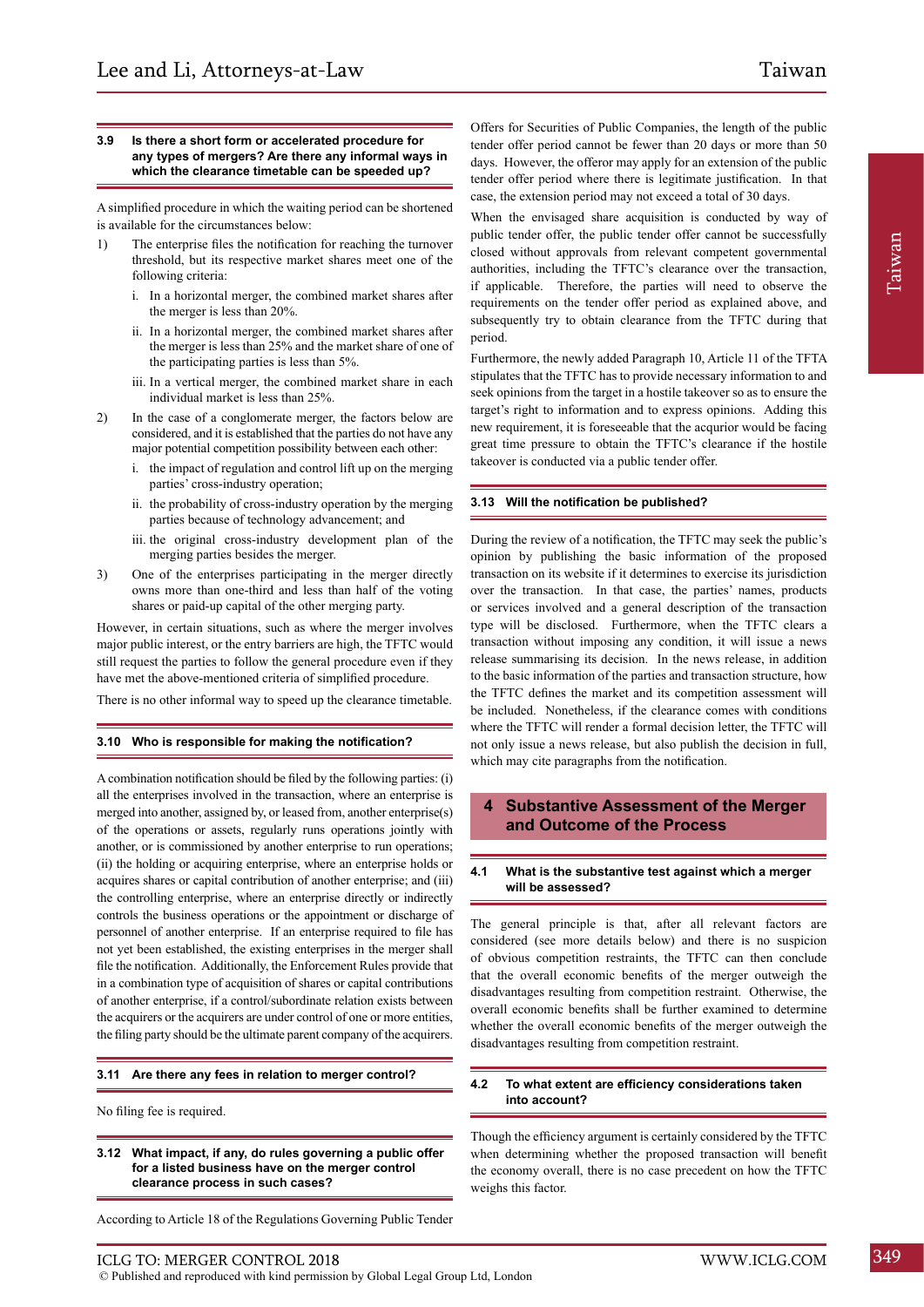#### **4.3 Are non-competition issues taken into account in assessing the merger?**

It is unclear whether non-competition issues will play a role in the TFTC's assessment since no case precedent is available.

#### **4.4 What is the scope for the involvement of third parties (or complainants) in the regulatory scrutiny process?**

As explained in question 3.13, if a combination notification is filed with the TFTC and the TFTC decides to exercise jurisdiction on the transaction, it will post a summary of the proposed transaction on its website for one week to seek comments from the public. In some cases where the TFTC considers that the transaction will have a great impact on the local market, it will hold a symposium or a public hearing to invite competitors, upstream and downstream enterprises, other competent authorities and scholars to provide their opinions.

#### **4.5 What information gathering powers does the merger authority enjoy in relation to the scrutiny of a merger?**

According to the TFTA, while conducting investigations, the TFTC may proceed in accordance with the following procedures: (i) to require the parties and any related third parties to make statements; (ii) to notify relevant agencies, organisations, enterprises, or individuals to submit books and records, documents, and any other necessary materials or exhibits; and (iii) to dispatch personnel for any necessary on-site inspection of the office, place of business, or other locations of the relevant organisation or enterprises.

If any person subject to an investigation refuses the investigation *without justifications*, or refuses to appear when called to answer queries before the TFTC or to submit books and records, documents, or exhibits upon request by the set time limit, an administrative penalty of no less than NTD 50,000 (approximately EUR 1,500), but no more than NTD 500,000 (approximately EUR 15,000) can be imposed on the person. If such a person continues to withhold cooperation without justification upon another notice, the TFTC may continue to issue notices of investigations, and may successively assess an administrative penalty of no less than NTD 100,000 (approximately EUR 3,000), but no more than NTD 1 million (approximately EUR 30,000) each time until the person does not cooperate with the investigation, appear when called to answer queries, or submit books and records, documents, or exhibits upon request.

#### **4.6 During the regulatory process, what provision is there for the protection of commercially sensitive information?**

The parties may request that the TFTC handles combination notifications confidentially without disclosing to the public the confidential information identified by the enterprises. If the enterprises have any special concerns regarding the public announcement made by the TFTC, they can also apply and provide reasons to the TFTC for not disclosing certain information regarding the combination transaction. However, the TFTC decides whether to agree with such application on a case-by-case basis. If the TFTC considers that the information of the transaction has an impact on the Taiwanese market, it will reject the non-disclosure request and make the announcement soliciting the public's comments.

#### **5 The End of the Process: Remedies, Appeals and Enforcement**

#### **5.1 How does the regulatory process end?**

The regulatory process ends with the TFTC's decision on the merger filing. The decision generally falls into four categories: (i) a waiver to the jurisdiction (for extraterritorial transactions where no local effect will arise therefrom); (ii) clearance without condition; (iii) clearance with conditions; and (iv) a prohibition on the combination.

#### **5.2 Where competition problems are identified, is it possible to negotiate "remedies" which are acceptable to the parties?**

Though the proposal of remedy mechanism is not provided in the TFTA, our experience suggests that the parties may present remedies at any time before the TFTC makes its decision. That is, during the waiting period of the TFTC's review process, the parties may propose remedies to the TFTC for its consideration on evaluating the economic cost and benefit of the proposed merger. If the proposed remedies would constitute a material change to the notification, and hence the TFTC would require additional information for its review, the TFTC may stop the clock and the waiting period will be reset only after the supplemental information is submitted. If the proposed remedies would not be a material change to the notification, the TFTC will take into account such remedies when rendering its decision on the merger notification before the expiration of the waiting period. To be more specific, the TFTC will consider whether it would grant its clearance with conditions referring to such remedies.

#### **5.3 To what extent have remedies been imposed in foreign-to-foreign mergers?**

No case precedent suggests that the TFTC has ever imposed "structural" remedies (such as divestment of assets or disposal of shares) in foreign-to-foreign mergers. However, the TFTC has certainly attached behavioural remedies to only a few foreign-toforeign mergers, most of which involve sensitive industries such as semiconductor or technology licensing.

#### **5.4 At what stage in the process can the negotiation of remedies be commenced? Please describe any relevant procedural steps and deadlines.**

The parties may submit a remedy proposal during the TFTC's review process, as long as it is within the waiting period. Please refer to question 5.2 for details.

#### **5.5 If a divestment remedy is required, does the merger authority have a standard approach to the terms and conditions to be applied to the divestment?**

Since the primary purpose for the remedies is that they must eliminate the anti-competition concerns, it is well-recognised by competition authorities of most jurisdictions that divestitures, which are a type of structural remedy, are the best way to achieve such a goal. In line with the above international practices, the TFTC seems to accept structural remedies for the divestitures (disposal of shares held by the party) and impose such remedies as conditions to its clearance. In fact, the public records suggest that the TFTC has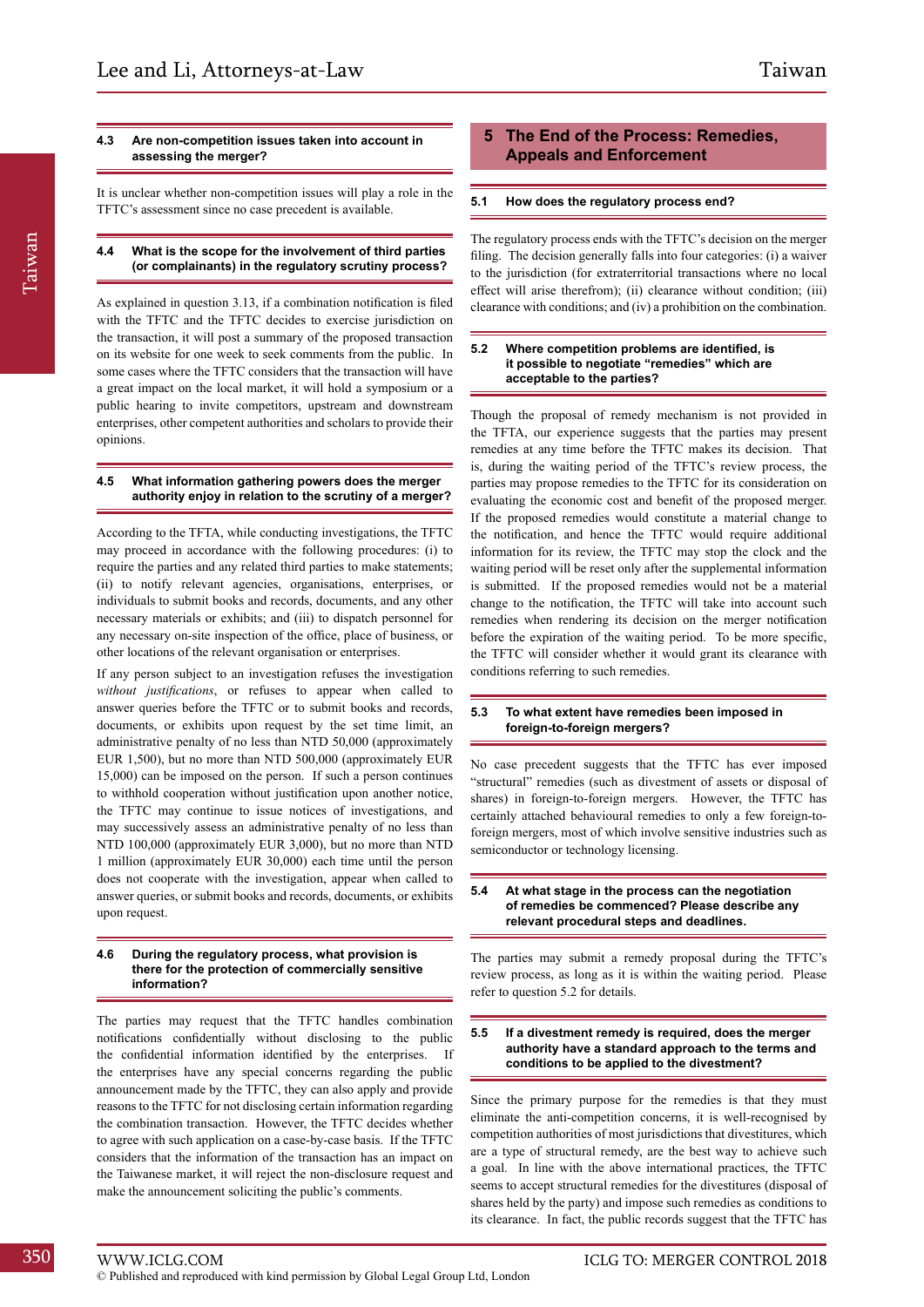indeed adopted the divestment approach in a transaction involving a cable television business.

In September 2012, the TFTC updated the Directions (Guidelines) on Handling Merger Filings ("Merger Guidelines") to include its official standards for remedies. According to the Merger Guidelines, the remedies which the TFTC can impose as conditions are:

- (1) Measures impacting the structural aspect: order the parties to take measures to dispose of the shares or assets in their holding, transfer part of their operations, or remove personnel from certain positions.
- (2) Measures impacting the behavioural aspect: order the parties to continue to supply critical facilities or essential elements to businesses outside the merger, order the parties to license such businesses to use their intellectual property rights, and prohibit the parties from engaging in exclusive dealing, discriminatory treatment, and tie-in sales.

Despite the foregoing, the TFTC still reserves the right to impose other types of remedies on a case-by-case basis. Also, the Merger Guidelines point out that the TFTC may seek the parties' opinions on the possible remedy before it makes the final decision.

#### **5.6 Can the parties complete the merger before the remedies have been complied with?**

It is acceptable for the parties to complete the merger prior to their compliance with the remedies, depending on the nature of that remedy. The TFTC will review the parties' behaviour or divestment status periodically to ensure that the parties do not violate the conditions imposed by the TFTC.

#### **5.7 How are any negotiated remedies enforced?**

Since the remedies will serve as conditions to the TFTC's clearance, the parties will have to comply with the conditions. In cases of any violation discovered by the TFTC, the TFTC may impose the penalties including the prohibition of the combination, divestiture, transfer of the business acquired, and/or removal of personnel designated by the enterprises. The TFTC also has the power to impose an administrative fine of between NTD 200,000 (approximately EUR 6,000) and NTD 50 million (approximately EUR 1.5 million).

#### **5.8 Will a clearance decision cover ancillary restrictions?**

It is unclear as to whether ancillary restrictions (such as noncompetition agreement) will be covered by a clearance since no case precedent is available.

#### **5.9 Can a decision on merger clearance be appealed?**

The TFTC's decision is an administrative decision, which can be appealed by the parties or any interested parties to the High Administrative Court within two months of the receipt of the said decision.

The procedure of administrative litigation is akin to the procedure of civil litigation. The court will hear the case and both parties, i.e., the TFTC as the defendant and the parties subject to the decision as the plaintiff, will be in front of judges in a formal legal proceeding.

The decision of the High Administrative Court can be appealed to the Supreme Administrative Court for legal review. The Supreme Administrative Court will not hold any hearing, and will reverse the High Administrative Court's judgment only when the judgment is legally flawed.

#### **5.10 What is the time limit for any appeal?**

The TFTC's decision can be appealed by the parties or any interested parties to the court within two months of receipt of the decision.

#### **5.11 Is there a time limit for enforcement of merger control legislation?**

The statute of limitation for the TFTC to enforce merger control regulations is five years.

#### **6 Miscellaneous**

#### **6.1 To what extent does the merger authority in your jurisdiction liaise with those in other jurisdictions?**

Though no public evidence explicitly suggests so, to our knowledge, the TFTC will indeed consult the agencies of the parties' home countries while reviewing a filing of a cross-border transaction. Also, as the TFTC has entered into certain cooperation agreements or memorandums with at least the following countries for the application of competition regulations: Australia; Canada; France; Hungary; Mongolia; and New Zealand. Any communication between the TFTC and these countries can be anticipated.

#### **6.2 Are there any proposals for reform of the merger control regime in your jurisdiction?**

We are not aware of any proposal for reform of the merger control regime in Taiwan in the near future.

#### **6.3 Please identify the date as at which your answers are up to date.**

These answers are up to date as of 1 August 2017.

Taiwan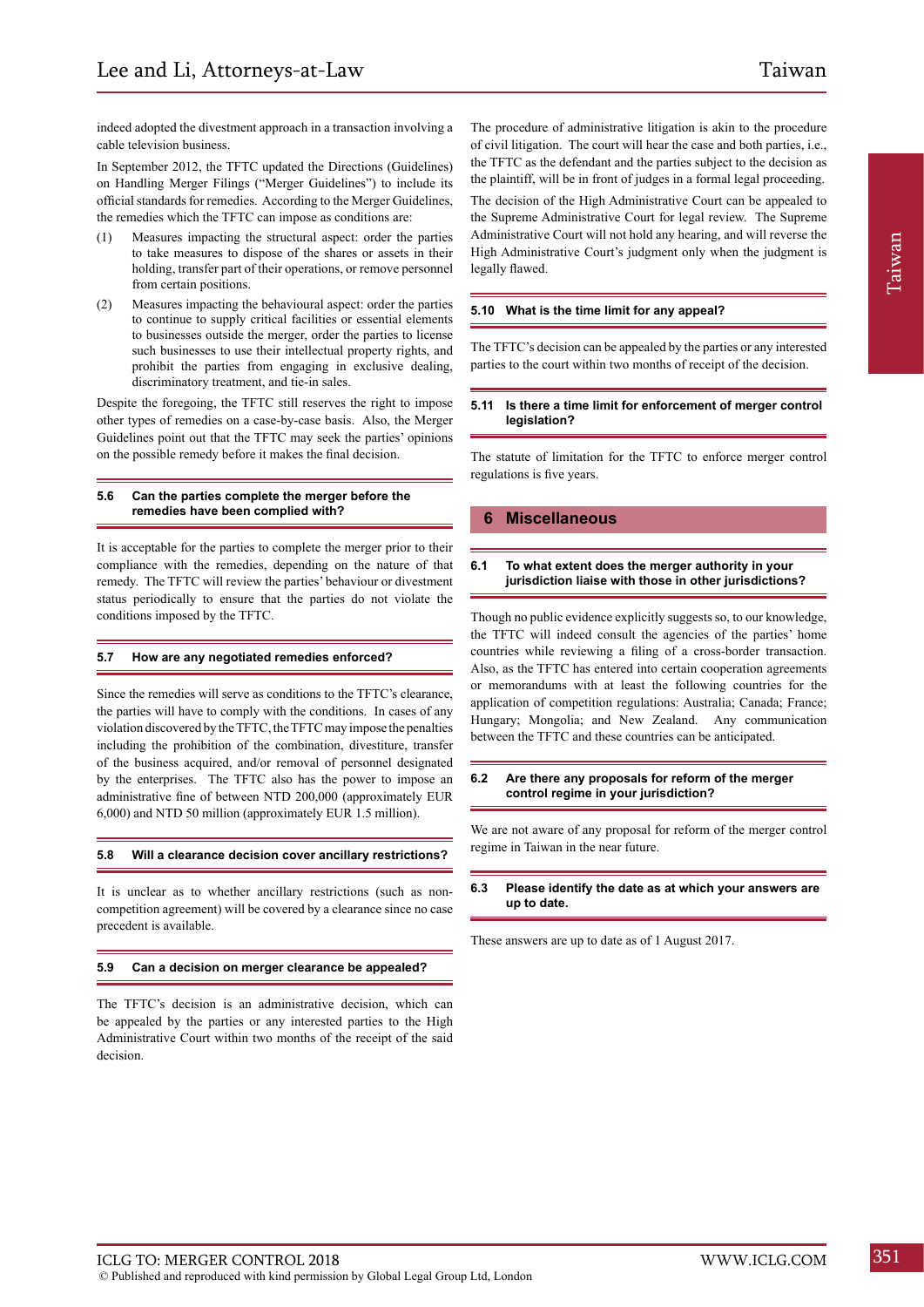# Taiwan, ROC

#### **Stephen Wu**

Lee and Li, Attorneys-at-Law 7F, 201 Tun Hua N. Road Taipei,

*Tel: +886 2 2715 3300 ext. 2388 Email: stephenwu@leeandli.com URL: www.leeandli.com*

Stephen Wu is the partner leading the competition law practice group at Lee and Li. He is also the founding chairman and active member of the Competition Law Committee of the Taipei Bar Association. He has successfully represented domestic and international clients in handling numerous antitrust filing, cartel investigation and unfair competition cases. He has co-authored numerous articles and Taiwan chapters for many competition law publications and has been recognised as being among the world's leading competition lawyers by Who's Who Legal – *The International Who's Who of Competition Lawyers & Economists*  since 2012. He is also active in public policy reform projects in diversified practice areas, such as knowledge-based economics, corporate governance, M&A transactions, telecommunications and media convergence, venture capital, limited partnerships, industrial holding companies, and investors' protection, etc.



**Yvonne Hsieh**

Lee and Li, Attorneys-at-Law 7F, 201 Tun Hua N. Road **Taipei** Taiwan, ROC

*Tel: +886 2 2715 3300 ext. 2188 Email: yvonnehsieh@leeandli.com URL: www.leeandli.com*

Yvonne Hsieh is a senior counsellor of Lee and Li. She joined Lee and Li in 2000 and focuses her practice on mergers and acquisitions, international investment, antitrust and competition laws, securities investment, and telecommunication and broadcasting. She has handled several tender offer cases in Taiwan, and has assisted acquirers in privatising listed companies. She is very experienced in handling antitrust filings, and has successfully represented numerous clients in handling antitrust filing. She has been recognised as being among the world's leading competition lawyers by *Who's Who Legal – The International Who's Who of Competition Lawyers & Economists*  since 2013.



Named by the Global Competition Review ("GCR") as one of the elite firms in Taiwan for outstanding performance in the competition law practice, Lee and Li has been recognised as the leading advisor of competition law practice in Taiwan. Lee and Li has a practice group on antitrust/competition law with expertise and extensive experience in handling merger filing, cartel, antitrust and unfair competition cases for various industries. We provide effective representation and strategic advice, and have successfully represented local and international clients in most of the landmark cases before the Taiwan Fair Trade Commission.

Lee and Li has unmatched capabilities and experiences in the antitrust practice in Taiwan, and has handled more than 30 merger filings within the past two years for various multinational companies. Lee and Li has also assisted many Taiwanese companies on other antitrust-related investigations and litigations.